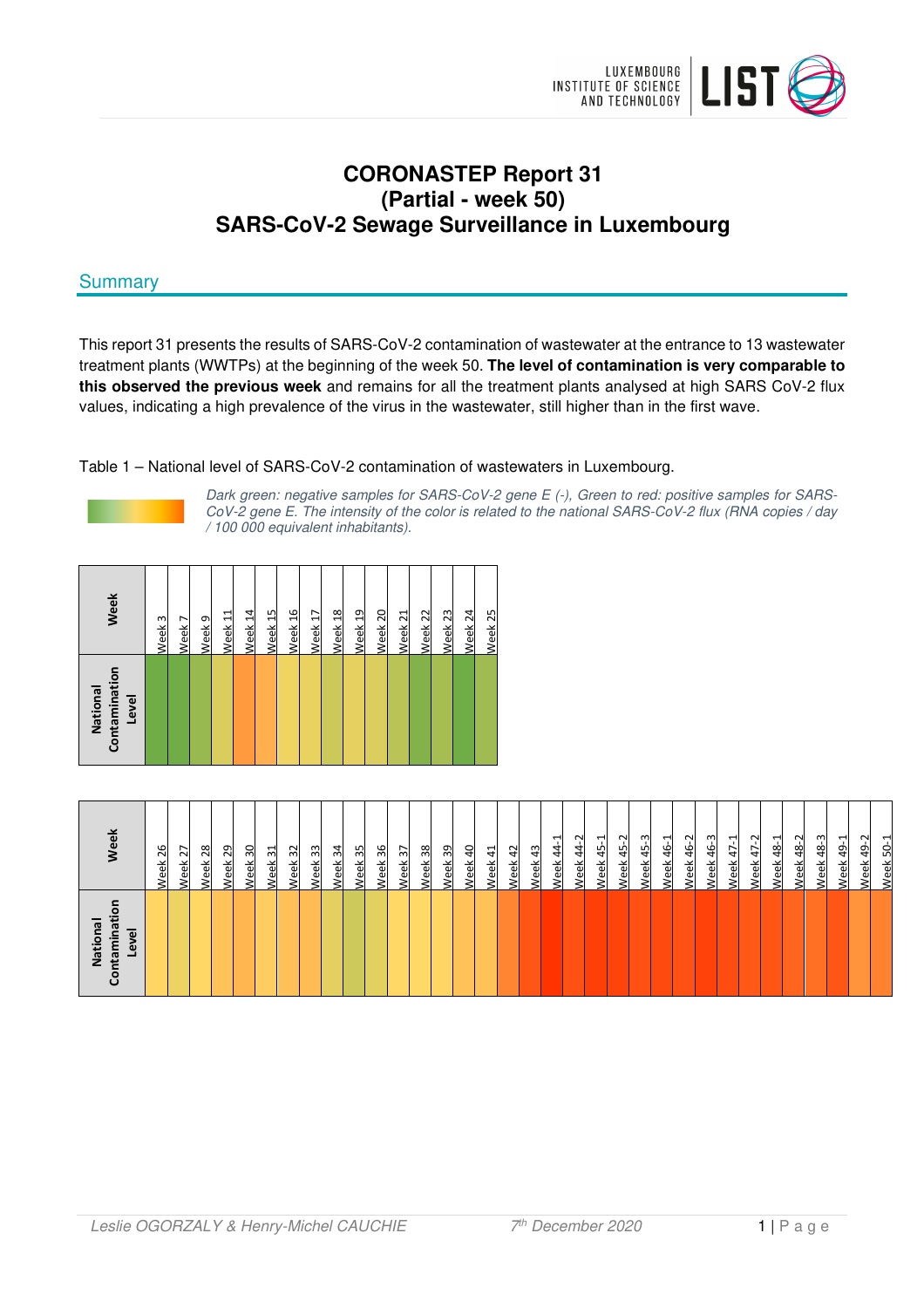

Figure 1a – RT-qPCR quantification time-course monitoring of SARS-CoV-2 (E gene) in Luxembourgish wastewater samples from December 2019 to December 2020. Grey squares: daily-confirmed cases for Luxembourgish residents (https://data.public.lu/fr/datasets/donnees-covid19/), Blue dots: cumulative SARS-CoV-2 flux (RNA copies / day / 100 000 equivalent inhabitants).



Figure 1b - Close-up of Figure 1a showing results from September 1<sup>st</sup> on.

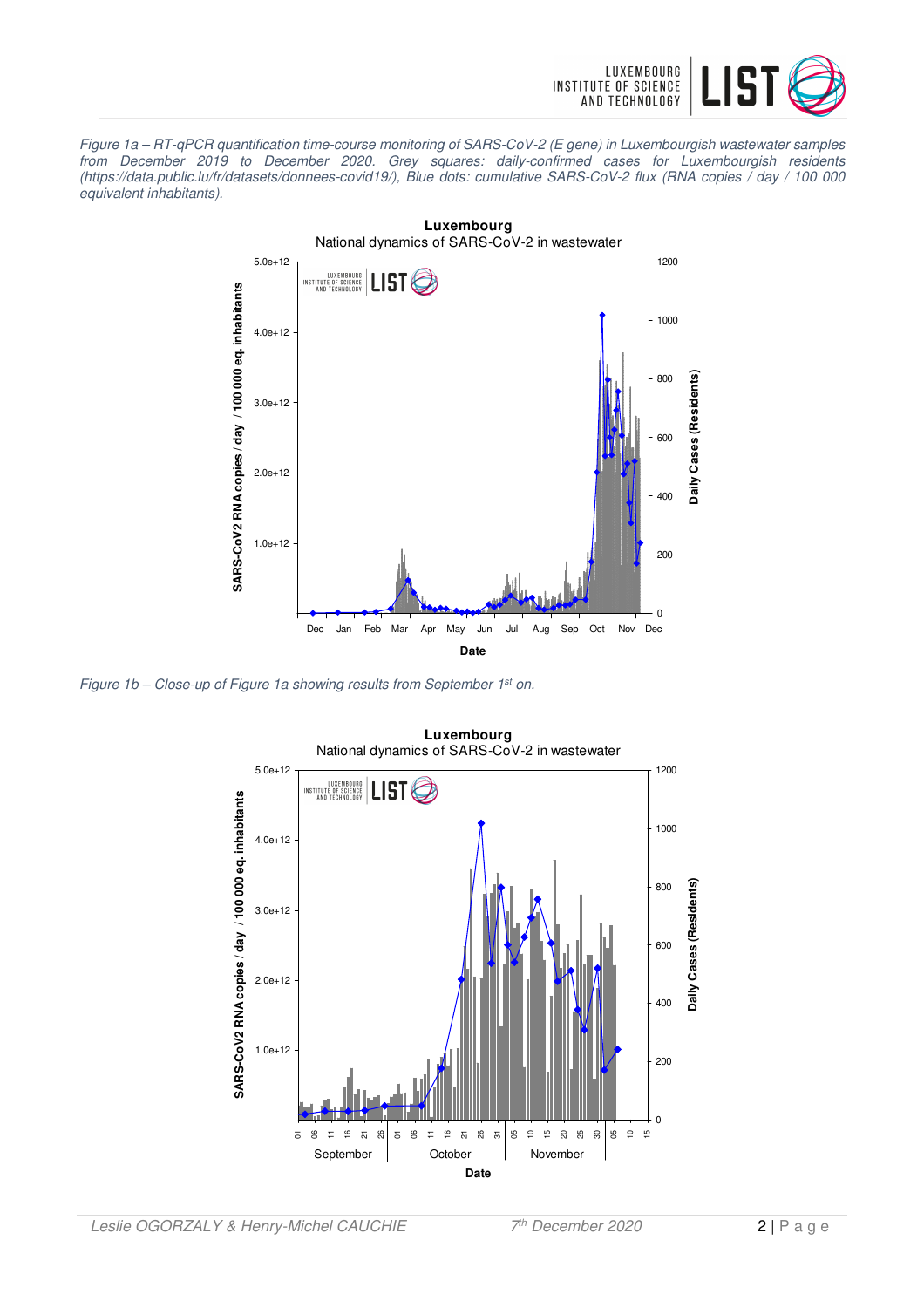

Table 2 - Level of SARS-CoV-2 contamination of each analyzed wastewater treatment plant in Luxembourg during the second wave. BEG: Beggen, BET: Bettembourg, SCH: Schifflange, BLE: Bleesbruck, MER: Mersch, PET: Pétange, HES: Hespèrange, ECG: Echternach, UEB: Uebersyren, GRE: Grevenmacher, TRO: Troisvierges, BOE: Boevange sur Attert, WIL: Wiltz



Dark green: negative samples for SARS-CoV-2 gene E (-), Green to red: positive samples for SARS-CoV-2 gene E. The intensity of the color is related to the RT-qPCR signal (Ct values) Grey boxes: no data

|            | 2020              |                    |         |         |         |         |         |         |         |                    |         |                    |         |                    |                    |                    |                    |         |         |                    |         |         |                    |                    |         |         |         |         |         |                    |            |         |           |                    |           |           |           |           |           |           |           |           |           |           |           |           |           |           |
|------------|-------------------|--------------------|---------|---------|---------|---------|---------|---------|---------|--------------------|---------|--------------------|---------|--------------------|--------------------|--------------------|--------------------|---------|---------|--------------------|---------|---------|--------------------|--------------------|---------|---------|---------|---------|---------|--------------------|------------|---------|-----------|--------------------|-----------|-----------|-----------|-----------|-----------|-----------|-----------|-----------|-----------|-----------|-----------|-----------|-----------|-----------|
|            | <b>First wave</b> |                    |         |         |         |         |         |         |         |                    |         |                    |         |                    |                    |                    |                    |         |         |                    |         |         |                    |                    |         |         |         |         |         | <b>Second wave</b> |            |         |           |                    |           |           |           |           |           |           |           |           |           |           |           |           |           |           |
| WWTP       | Week 9            | Week <sub>11</sub> | Week 14 | Week 15 | Week 16 | Week 17 | Week 18 | Week 19 | Week 20 | Week <sub>21</sub> | Week 22 | Week <sub>23</sub> | Week 24 | Week <sub>25</sub> | Week <sub>26</sub> | Week <sub>27</sub> | Week <sub>28</sub> | Week 29 | Week 30 | Week <sub>31</sub> | Week 32 | Week 33 | Week <sub>34</sub> | Week <sub>35</sub> | Week 36 | Week 37 | Week 38 | Week 39 | Week 40 | Week 41            | 42<br>Week | Week 43 | Week 44-1 | $\sim$<br>Week 44- | Week 45-1 | Week 45-2 | Week 45-3 | Week 46-1 | Week 46-2 | Week 46-3 | Week 47-1 | Week 47-2 | Week 48-1 | Week 48-2 | Week 48-3 | Week 49-1 | Week 49-2 | Week 50-1 |
| <b>BEG</b> |                   |                    |         |         |         |         |         |         |         |                    |         |                    |         |                    |                    |                    |                    |         |         |                    |         |         |                    |                    |         |         |         |         |         |                    |            |         |           |                    |           |           |           |           |           |           |           |           |           |           |           |           |           |           |
| <b>BET</b> |                   |                    |         |         |         |         |         |         |         |                    |         |                    |         |                    |                    |                    |                    |         |         |                    |         |         |                    |                    |         |         |         |         |         |                    |            |         |           |                    |           |           |           |           |           |           |           |           |           |           |           |           |           |           |
| <b>SCH</b> |                   |                    |         |         |         |         |         |         |         |                    |         |                    |         |                    |                    |                    |                    |         |         |                    |         |         |                    |                    |         |         |         |         |         |                    |            |         |           |                    |           |           |           |           |           |           |           |           |           |           |           |           |           |           |
| <b>BLE</b> |                   |                    |         |         |         |         |         |         |         |                    |         |                    |         |                    |                    |                    |                    |         |         |                    |         |         |                    |                    |         |         |         |         |         |                    |            |         |           |                    |           |           |           |           |           |           |           |           |           |           |           |           |           |           |
| <b>MER</b> |                   |                    |         |         |         |         |         |         |         |                    |         |                    |         |                    |                    |                    |                    |         |         |                    |         |         |                    |                    |         |         |         |         |         |                    |            |         |           |                    |           |           |           |           |           |           |           |           |           |           |           |           |           |           |
| <b>PET</b> |                   |                    |         |         |         |         |         |         |         |                    |         |                    |         |                    |                    |                    |                    |         |         |                    |         |         |                    |                    |         |         |         |         |         |                    |            |         |           |                    |           |           |           |           |           |           |           |           |           |           |           |           |           |           |
| <b>HES</b> |                   |                    |         |         |         |         |         |         |         |                    |         |                    |         |                    |                    |                    |                    |         |         |                    |         |         |                    |                    |         |         |         |         |         |                    |            |         |           |                    |           |           |           |           |           |           |           |           |           |           |           |           |           |           |
| <b>ECH</b> |                   |                    |         |         |         |         |         |         |         |                    |         |                    |         |                    |                    |                    |                    |         |         |                    |         |         |                    |                    |         |         |         |         |         |                    |            |         |           |                    |           |           |           |           |           |           |           |           |           |           |           |           |           |           |
| <b>UEB</b> |                   |                    |         |         |         |         |         |         |         |                    |         |                    |         |                    |                    |                    |                    |         |         |                    |         |         |                    |                    |         |         |         |         |         |                    |            |         |           |                    |           |           |           |           |           |           |           |           |           |           |           |           |           |           |
| <b>GRE</b> |                   |                    |         |         |         |         |         |         |         |                    |         |                    |         |                    |                    |                    |                    |         |         |                    |         |         |                    |                    |         |         |         |         |         |                    |            |         |           |                    |           |           |           |           |           |           |           |           |           |           |           |           |           |           |
| <b>TRO</b> |                   |                    |         |         |         |         |         |         |         |                    |         |                    |         |                    |                    |                    |                    |         |         |                    |         |         |                    |                    |         |         |         |         |         |                    |            |         |           |                    |           |           |           |           |           |           |           |           |           |           |           |           |           |           |
| <b>BOE</b> |                   |                    |         |         |         |         |         |         |         |                    |         |                    |         |                    |                    |                    |                    |         |         |                    |         |         |                    |                    |         |         |         |         |         |                    |            |         |           |                    |           |           |           |           |           |           |           |           |           |           |           |           |           |           |
| <b>WIL</b> |                   |                    |         |         |         |         |         |         |         |                    |         |                    |         |                    |                    |                    |                    |         |         |                    |         |         |                    |                    |         |         |         |         |         |                    |            |         |           |                    |           |           |           |           |           |           |           |           |           |           |           |           |           |           |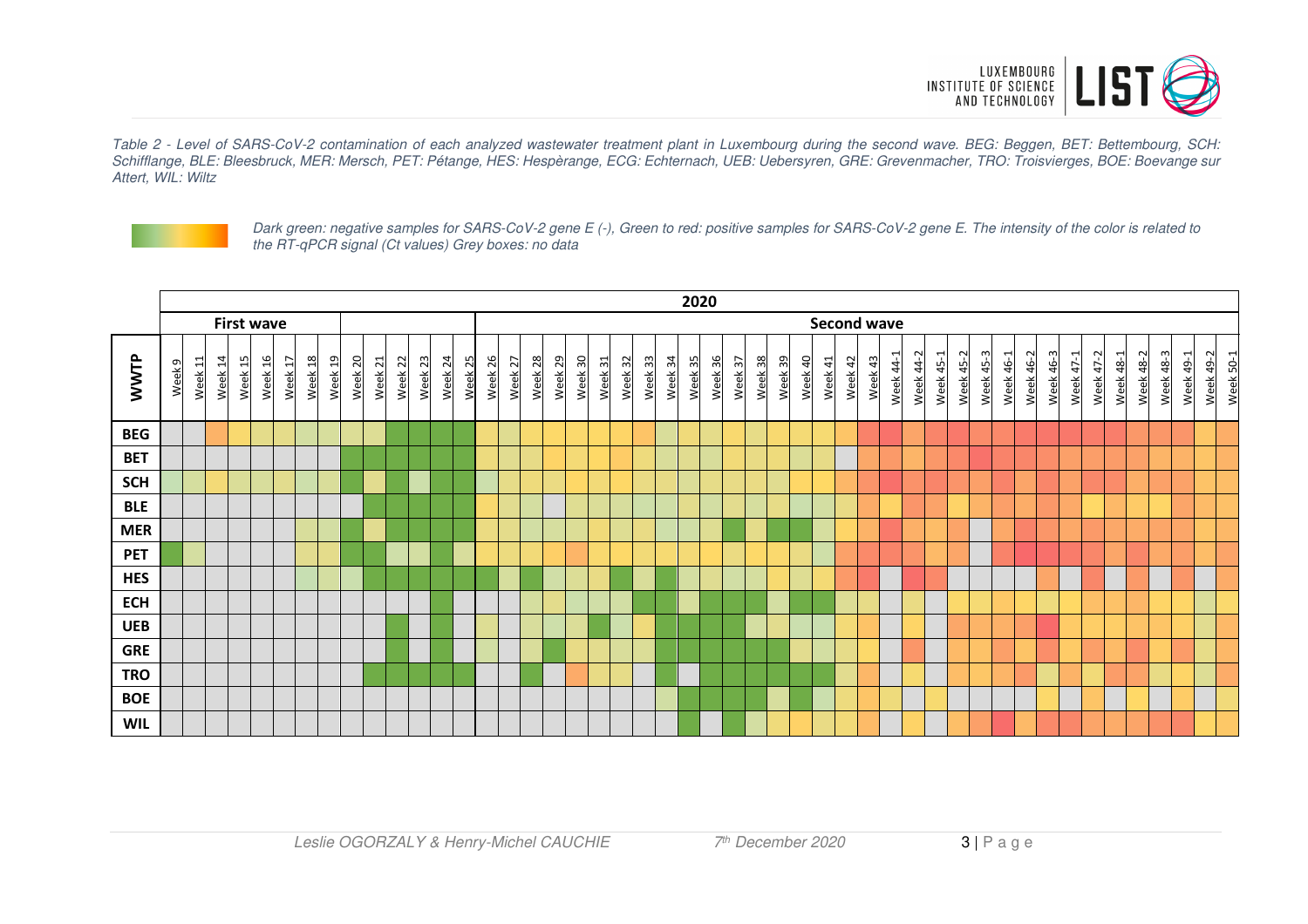









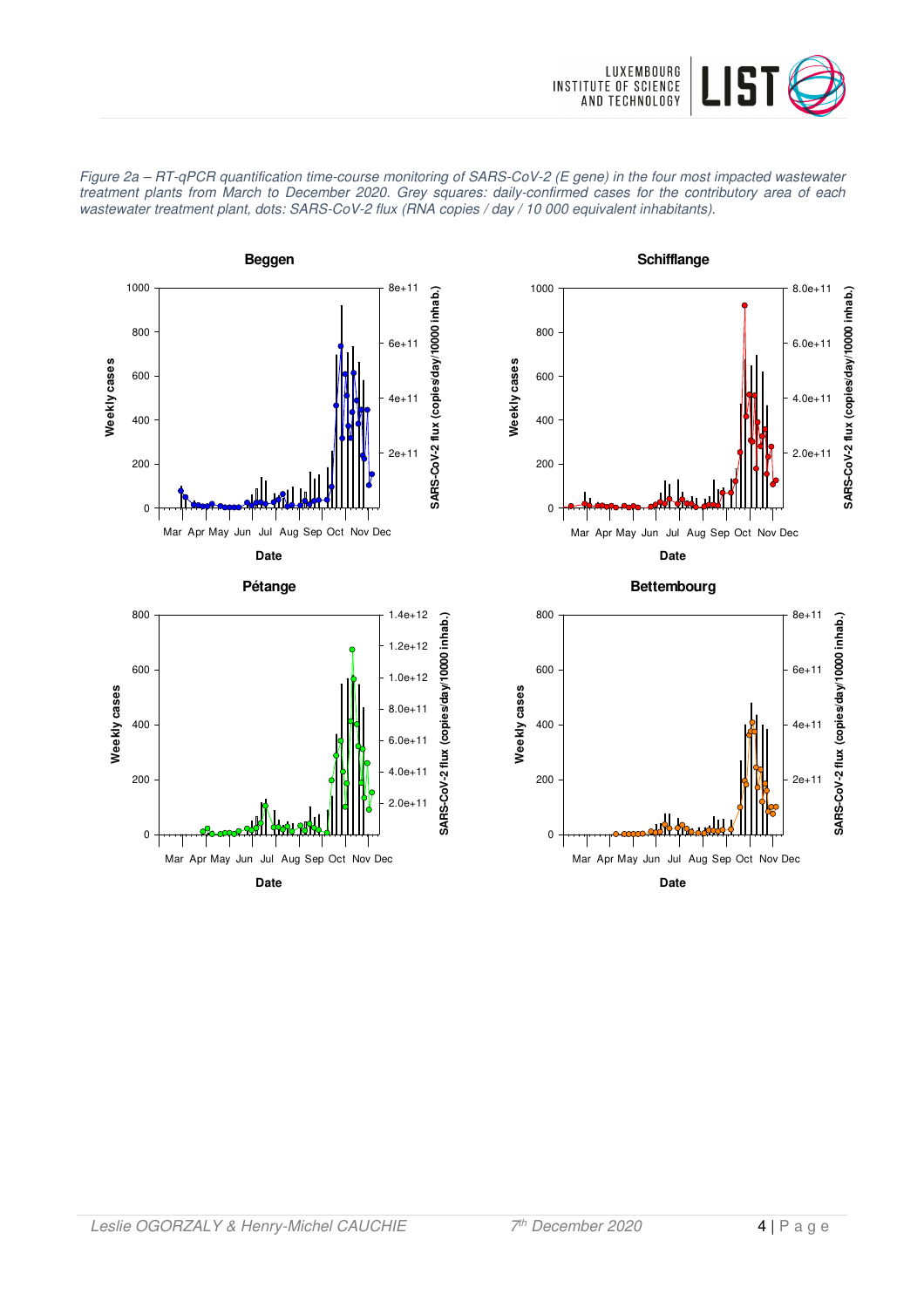

Dec

Dec

**SARS-CoV-2 flux (copies/day/10000 inhab.)**

SARS-CoV-2 flux (copies/day/10000 inhab.)

**SARS-CoV-2 flux (copies/day/10000 inhab.)**

SARS-CoV-2 flux (copies/day/10000 inhab.)

2e+11

4e+11

6e+11

8e+11

2e+11

4e+11

6e+11

8e+11



# Figure 2b - Close-up of Figure 2a showing results from September 1st on.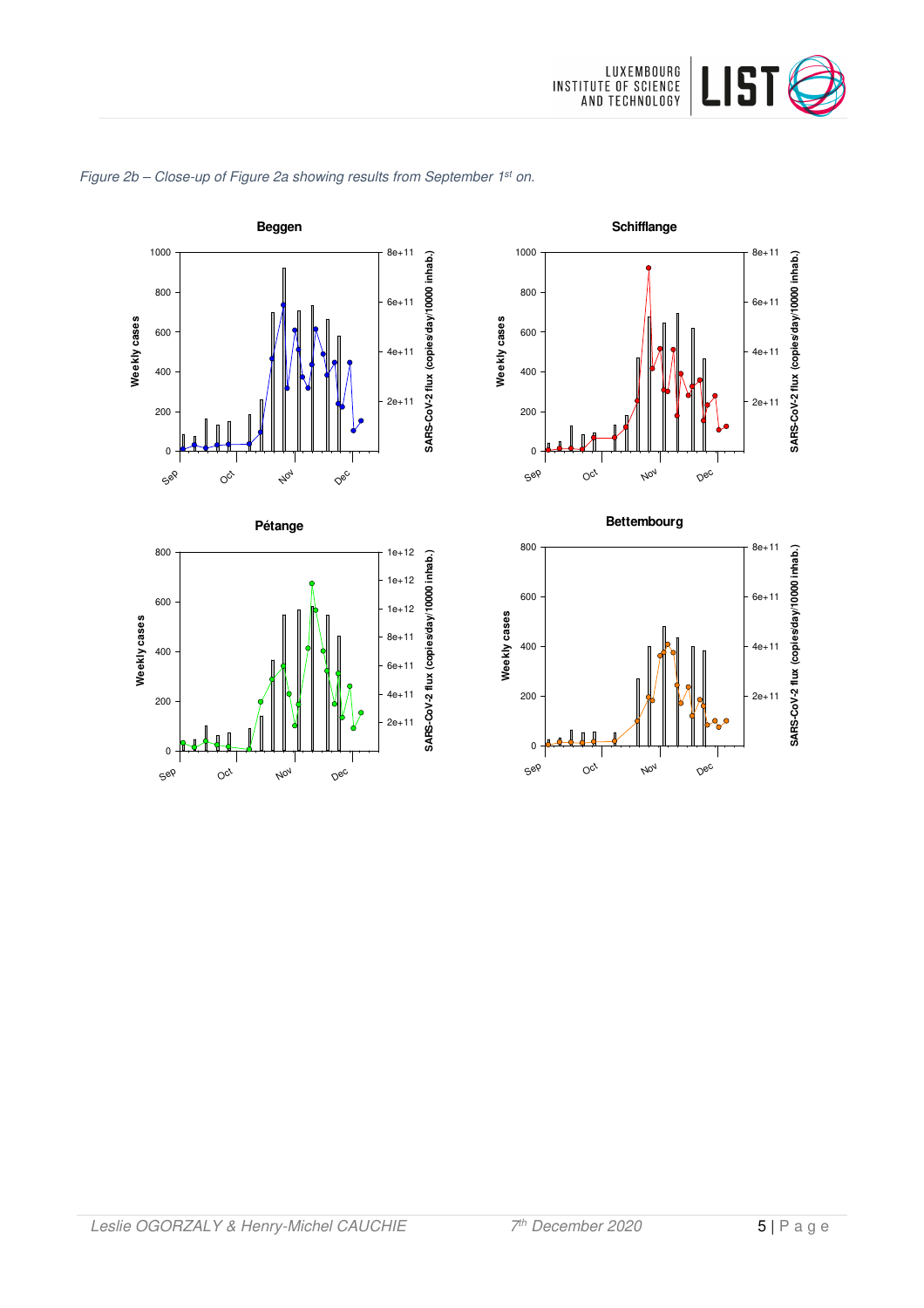





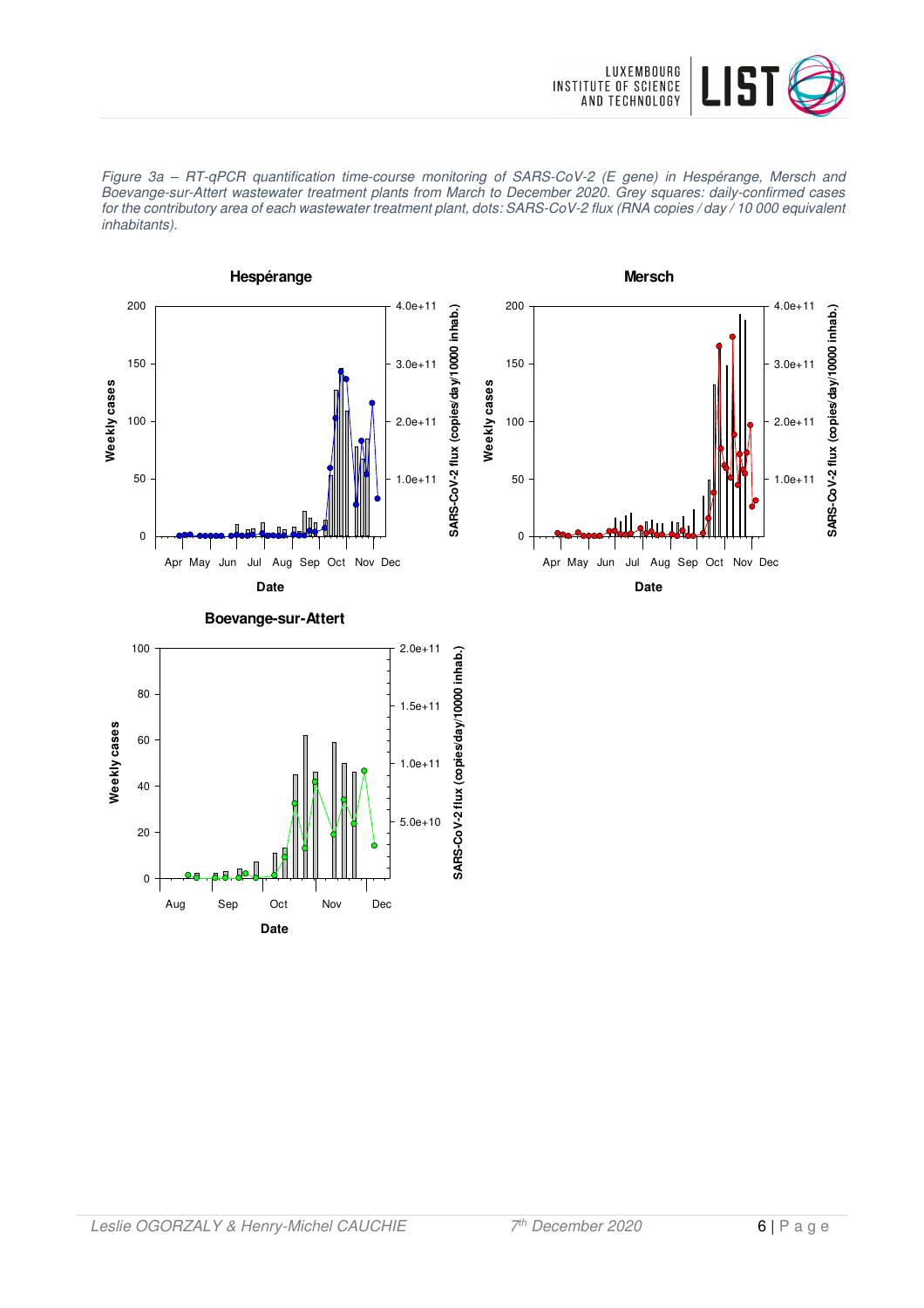





**Date**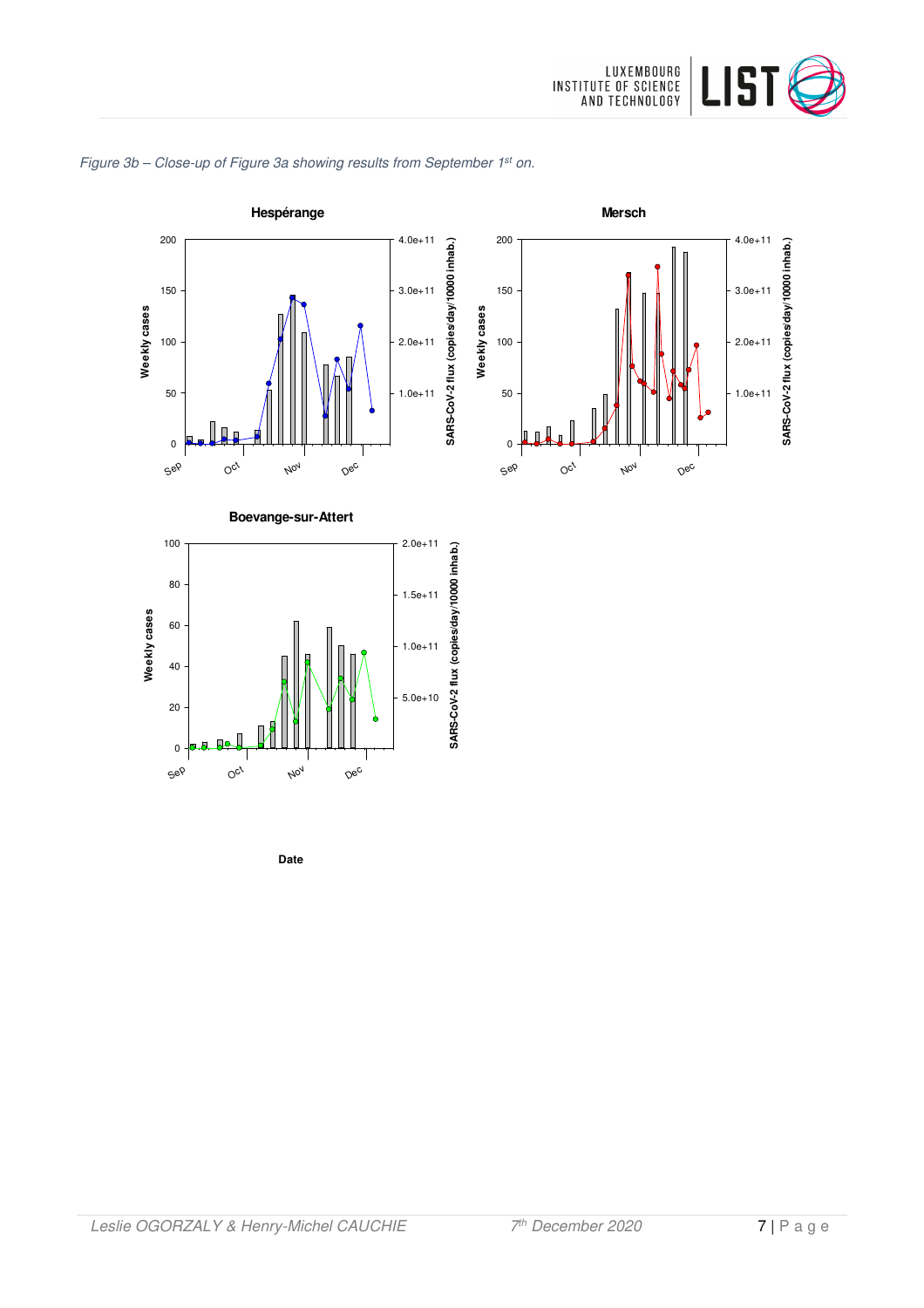

Figure 4a – RT-qPCR quantification time-course monitoring of SARS-CoV-2 (E gene) in SIDEST wastewater treatment plants from March to December 2020. Grey squares: daily-confirmed cases for the contributory area of each wastewater treatment plant, dots: SARS-CoV-2 flux (RNA copies / day / 10 000 equivalent inhabitants).





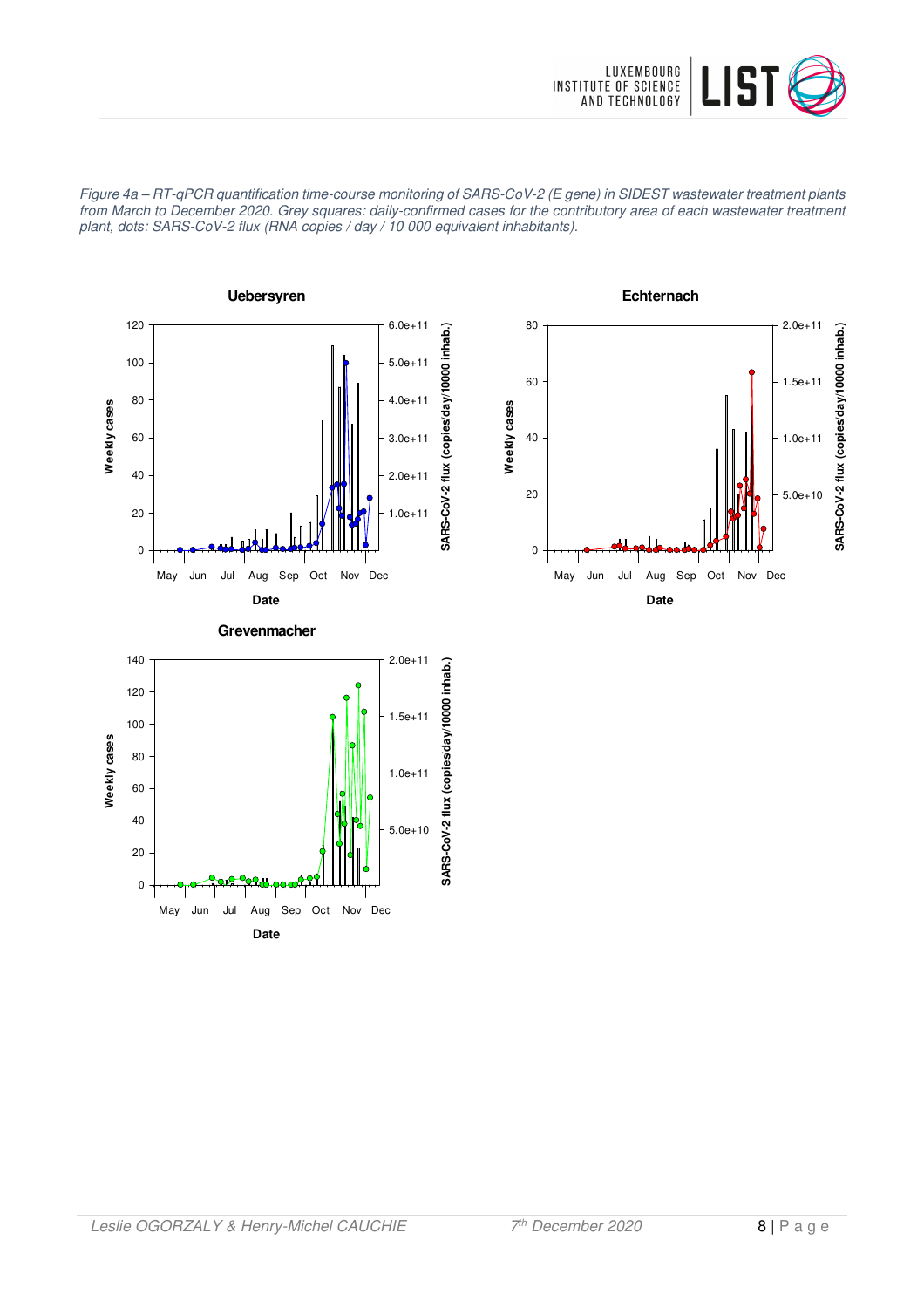

**Echternach**

Nov

Dec

**SARS-CoV-2 flux (copies/day/10000 inhab.)**

SARS-CoV-2 flux (copies/day/10000 inhab.)

5.0e+10

1.0e+11

1.5e+11

2.0e+11

Sep

0

20

40

60

80

**Weekly cases**

Weekly cases

 $O_{C_f}$ 



#### Figure 4b – Close-up of Figure 4a showing results from September 1st on.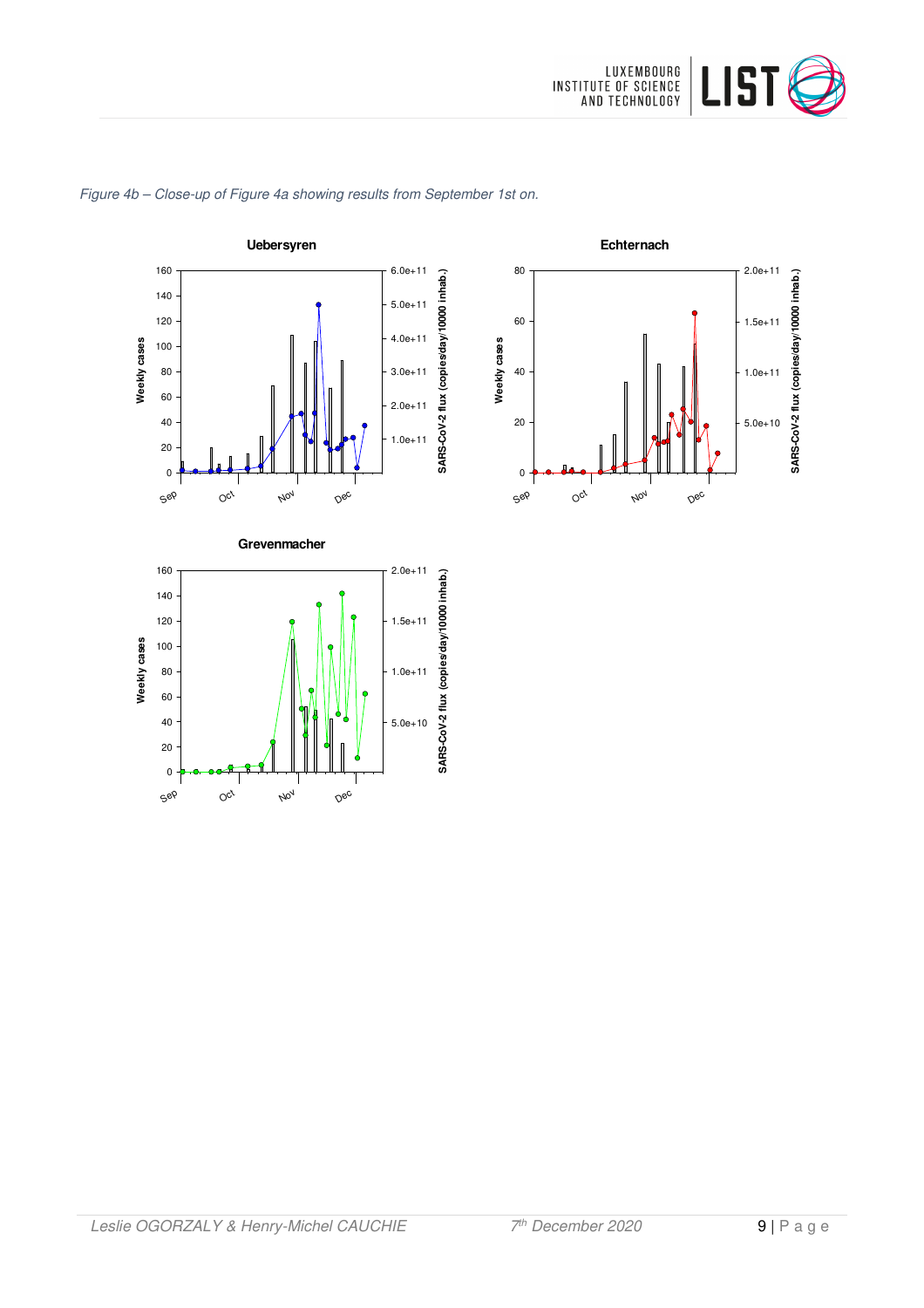



Figure 5a – RT-qPCR quantification time-course monitoring of SARS-CoV-2 (E gene) in SIDEN wastewater treatment plants from March to December 2020. Grey squares: daily-confirmed cases for the contributory area of each wastewater treatment plant, dots: SARS-CoV-2 flux (RNA copies / day / 10 000 equivalent inhabitants).

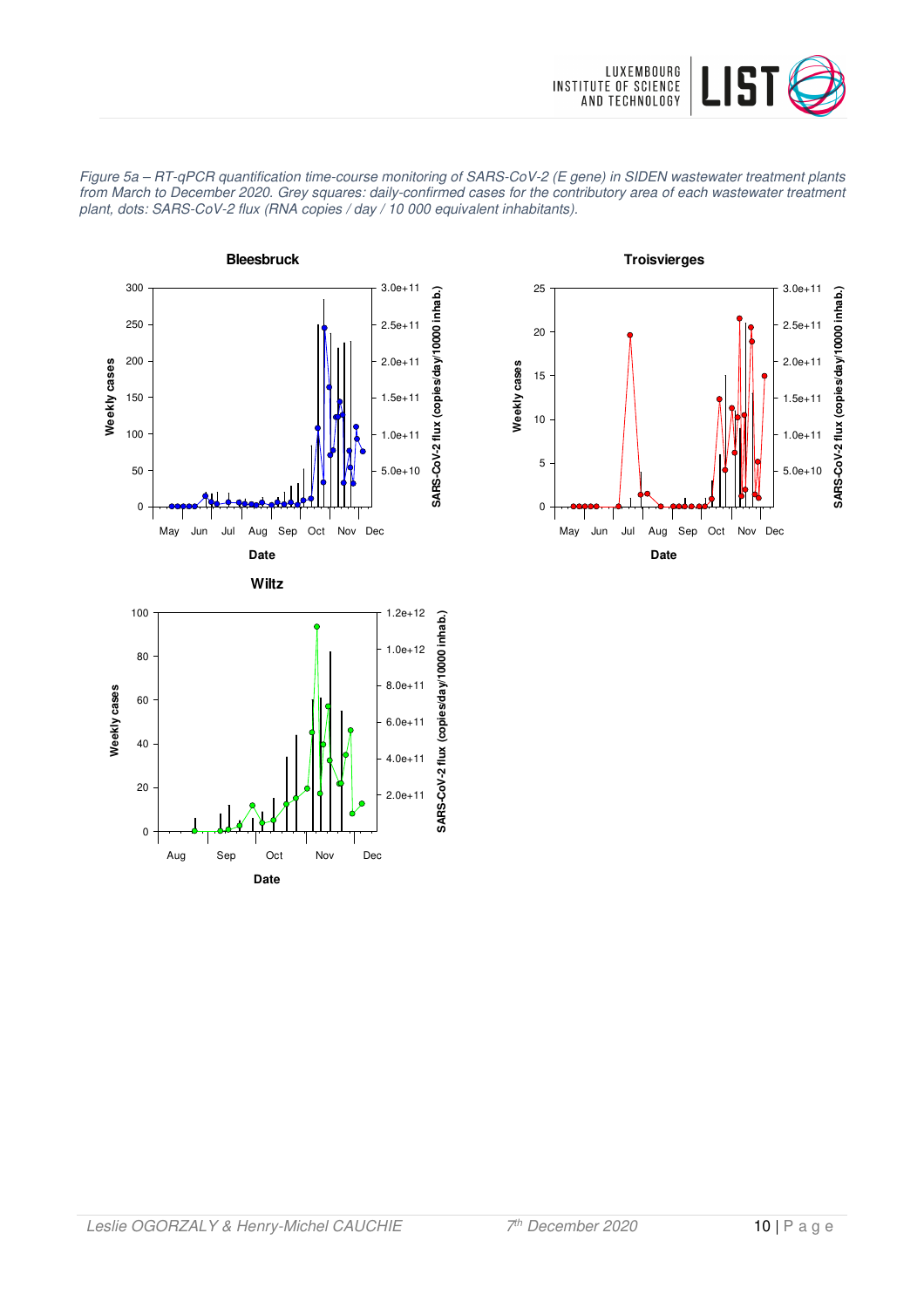



#### Figure 5b – Close-up of Figure 5a showing results from September 1st on.

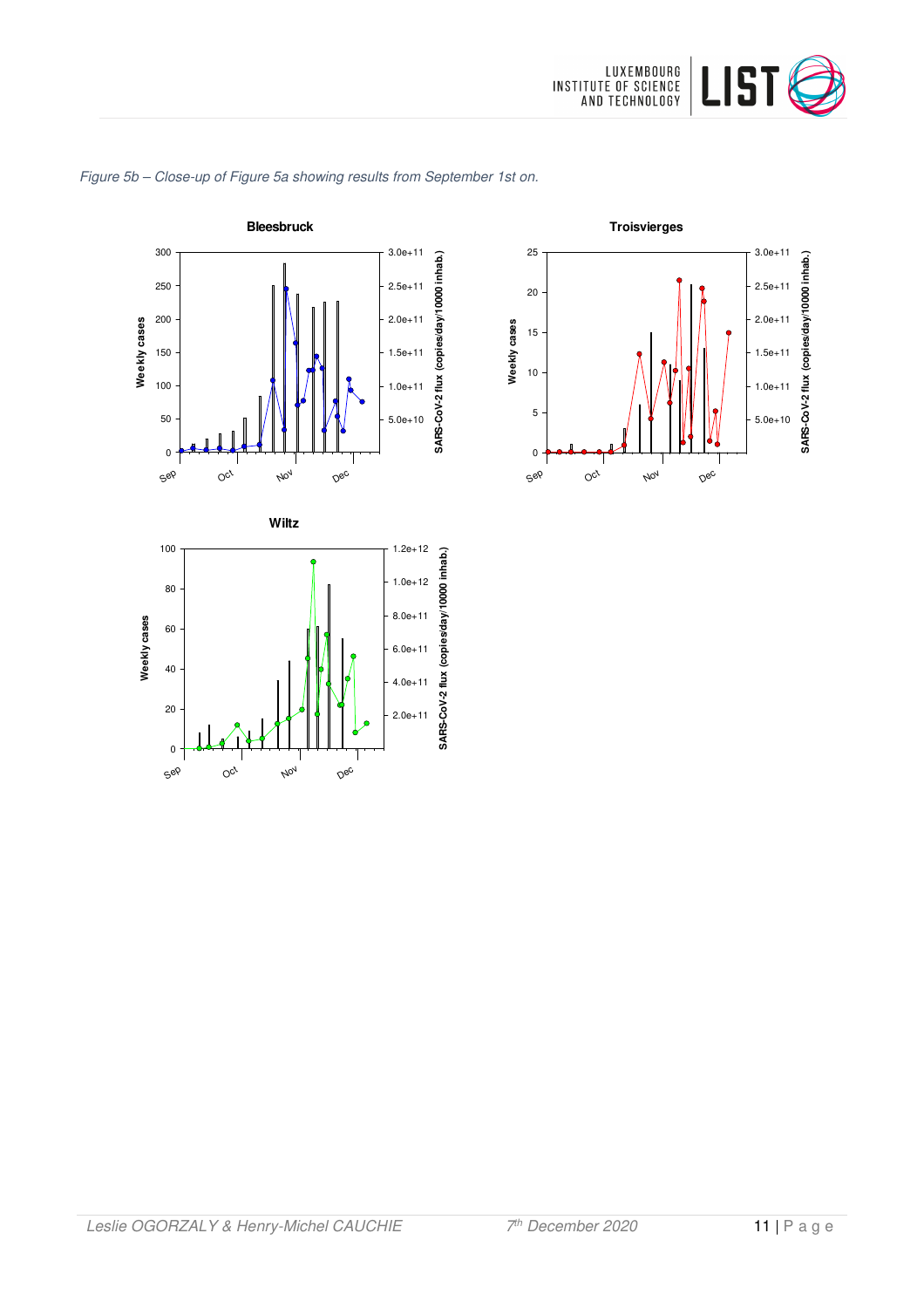

#### Table 3- Timing of sewage sampling since the beginning of the CORONASTEP study

|                     |                                    |                          |                       |                | 2019           |                                                     |                |                        |                  |                             |                        |                         |                       |                        |                       |                  |                        |                        |                        |            |                         |            |            |                |            |            | 2020      |            |            |            |            |            |            |                       |            |                           |                        |                        |            |                   |                        |                |                         |                        |                       |                |                             |
|---------------------|------------------------------------|--------------------------|-----------------------|----------------|----------------|-----------------------------------------------------|----------------|------------------------|------------------|-----------------------------|------------------------|-------------------------|-----------------------|------------------------|-----------------------|------------------|------------------------|------------------------|------------------------|------------|-------------------------|------------|------------|----------------|------------|------------|-----------|------------|------------|------------|------------|------------|------------|-----------------------|------------|---------------------------|------------------------|------------------------|------------|-------------------|------------------------|----------------|-------------------------|------------------------|-----------------------|----------------|-----------------------------|
| <b>WWTP</b>         | έ<br>inhabitants)<br>Ω<br>Max<br>ڡ | Inhabitants<br>connected | $\frac{1}{4}$<br>Week | 43<br>Week     | 46<br>Week     | $\overline{\phantom{0}}$<br>LO <sub>1</sub><br>Week | m<br>Week      | $\overline{ }$<br>Week | $\sigma$<br>Week | ᅱ<br>$\overline{ }$<br>Week | $\overline{4}$<br>Week | $\overline{15}$<br>Week | $\frac{9}{1}$<br>Week | $\overline{1}$<br>Week | $\frac{8}{1}$<br>Week | <u>၅</u><br>Week | $\overline{c}$<br>Week | $\overline{z}$<br>Week | $\overline{2}$<br>Week | 23<br>Week | $\overline{24}$<br>Week | 25<br>Week | 26<br>Week | 27<br>Week     | 28<br>Week | 29<br>Week | ဥ<br>Week | 31<br>Week | 32<br>Week | 33<br>Week | 34<br>Week | 35<br>Week | 36<br>Week | $\frac{2}{3}$<br>Week | 38<br>Week | 39<br>Week                | $\overline{a}$<br>Week | $\overline{4}$<br>Week | 42<br>Week | 43<br>Week        | $\overline{4}$<br>Week | 45<br>Week     | 46<br>Week              | $\overline{4}$<br>Week | $\frac{8}{3}$<br>Week | 49<br>Week     | Total samples<br>50<br>Week |
| Beggen              | 210000                             | 139731                   |                       |                |                |                                                     |                |                        |                  |                             | $\mathbf{1}$           | 1                       |                       |                        | $\mathbf{1}$          |                  |                        | $\mathbf{1}$           |                        |            |                         |            |            |                |            |            |           |            |            |            |            |            |            |                       |            |                           |                        |                        |            |                   |                        | $\overline{3}$ | $\overline{3}$          |                        | $\overline{3}$        |                | 46                          |
| Bettembourg         | 95000                              | 53606                    |                       |                |                |                                                     |                |                        |                  |                             |                        |                         |                       |                        |                       |                  |                        |                        |                        |            |                         |            |            |                |            |            |           |            |            |            |            |            |            |                       |            |                           |                        |                        |            |                   |                        | $\overline{3}$ | $\overline{3}$          |                        | $\overline{3}$        |                | 39                          |
| Schifflange         | 90000                              | 68143                    |                       |                |                |                                                     |                |                        |                  |                             |                        |                         |                       |                        |                       |                  |                        |                        |                        |            |                         |            |            |                |            |            |           |            |            |            |            |            |            |                       |            |                           |                        |                        |            |                   |                        |                |                         |                        | 3                     |                | 54                          |
| Bleesbrück          | 80000                              | 30930                    |                       |                |                |                                                     |                |                        |                  |                             |                        |                         |                       |                        |                       |                  |                        |                        |                        |            |                         |            |            |                |            |            |           |            |            |            |            |            |            |                       |            |                           |                        |                        |            |                   |                        | 3              | $\mathbf{3}$            |                        | 3                     |                | 38                          |
| Mersch              | 70000                              | 30473                    |                       |                |                |                                                     |                |                        |                  |                             |                        |                         |                       |                        | $\mathbf{1}$          |                  |                        |                        |                        |            |                         |            |            |                |            |            |           |            |            |            |            |            |            |                       |            |                           |                        |                        |            |                   |                        |                |                         |                        |                       |                | 41                          |
| Pétange             | 50000                              | 59481                    |                       |                | $\mathbf{1}$   |                                                     |                |                        | 1                |                             |                        |                         |                       |                        | $\mathbf{1}$          |                  |                        |                        |                        |            |                         |            |            |                |            |            |           |            |            |            |            |            |            |                       |            |                           |                        |                        |            |                   |                        |                | 3                       |                        | $\overline{3}$        |                | 49                          |
| Hesperange          | 36000                              | 15479                    |                       |                |                |                                                     |                |                        |                  |                             |                        |                         |                       |                        |                       |                  |                        |                        |                        |            |                         |            |            |                |            |            |           |            |            |            |            |            |            |                       |            |                           |                        |                        |            |                   |                        |                |                         |                        |                       |                | 34                          |
| Echternach          | 36000                              | 7499                     |                       |                |                |                                                     |                |                        |                  |                             |                        |                         |                       |                        |                       |                  |                        |                        |                        |            |                         |            |            |                |            |            |           |            |            |            |            |            |            |                       |            |                           |                        |                        |            |                   |                        |                | $\overline{3}$          |                        | 3                     |                | 31                          |
| Uebersyren          | 35000                              | 18600                    |                       |                |                |                                                     |                |                        |                  |                             |                        |                         |                       |                        |                       |                  |                        |                        |                        |            |                         |            |            |                |            |            |           |            |            |            |            |            |            |                       |            |                           |                        |                        |            |                   |                        |                | 3                       |                        | 3                     |                | 33                          |
| Grevenmacher        | 47000                              | 9835                     |                       |                |                |                                                     |                |                        |                  |                             |                        |                         |                       |                        |                       |                  |                        |                        |                        |            |                         |            |            |                |            |            |           |            |            |            |            |            |            |                       |            |                           |                        |                        |            |                   |                        |                | 3                       |                        | 3                     | $\overline{z}$ | 33                          |
| Troisvierges        | 5000                               | 3411                     |                       |                |                |                                                     |                |                        |                  |                             |                        |                         |                       |                        |                       |                  |                        | $\mathbf{1}$           | 1                      |            |                         |            |            |                |            |            |           |            |            |            |            |            |            |                       |            |                           |                        |                        |            |                   |                        | $\overline{2}$ | $\overline{3}$          |                        | $\overline{3}$        |                | 32                          |
| Boevange sur Attert | 15000                              | 1170                     |                       |                |                |                                                     |                |                        |                  |                             |                        |                         |                       |                        |                       |                  |                        |                        |                        |            |                         |            |            |                |            |            |           |            |            |            |            |            |            |                       |            |                           |                        |                        |            |                   |                        |                |                         |                        |                       |                | 18                          |
| Wiltz               | 16500                              | 6944                     |                       |                |                |                                                     |                |                        |                  |                             |                        |                         |                       |                        |                       |                  |                        |                        |                        |            |                         |            |            |                |            |            |           |            |            |            |            |            |            |                       |            |                           |                        |                        |            |                   |                        | $\overline{2}$ | $\overline{\mathbf{3}}$ | $\overline{2}$         | 3                     | $\overline{2}$ | $\overline{22}$             |
| <b>Total</b>        | 785500                             | 445302                   | $\overline{2}$        | $\overline{2}$ | $\overline{2}$ | $\overline{2}$                                      | $\overline{2}$ | $\overline{2}$         | $\overline{2}$   | $\overline{2}$              | $\overline{2}$         | $\overline{2}$          | $\overline{2}$        | $\overline{2}$         | 5 <sup>5</sup>        | 5 <sup>1</sup>   | 6                      | 8                      | 10                     | 8          | 11                      | 8          | 9          | $\overline{7}$ | 11         | 9          | 11        | 11         | 11         | $10$   12  |            | $12$ 12 13 |            |                       |            | $13 \mid 13 \mid 13 \mid$ |                        |                        |            | 13   12   13   19 |                        | 28             | $35$ 24                 |                        | 37                    | 24             | 13 470                      |
| Pop Lux (2019)      |                                    | 613901                   |                       |                |                |                                                     |                |                        |                  |                             |                        |                         |                       |                        |                       |                  |                        |                        |                        |            |                         |            |            |                |            |            |           |            |            |            |            |            |            |                       |            |                           |                        |                        |            |                   |                        |                |                         |                        |                       |                |                             |
|                     |                                    | 72.54%                   |                       |                |                |                                                     |                |                        |                  |                             |                        |                         |                       |                        |                       |                  |                        |                        |                        |            |                         |            |            |                |            |            |           |            |            |            |            |            |            |                       |            |                           |                        |                        |            |                   |                        |                |                         |                        |                       |                |                             |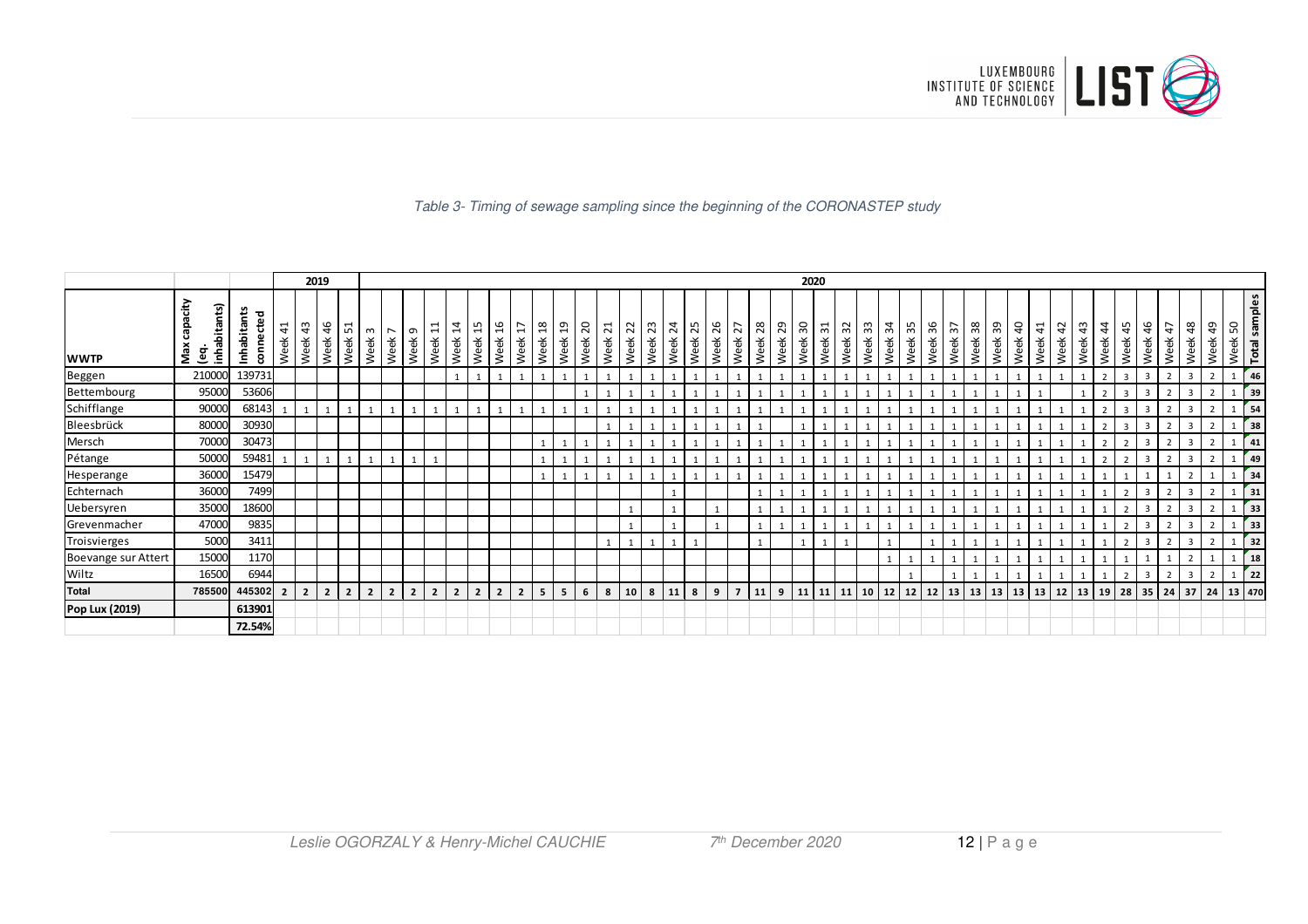# Materials and Methods



#### **Sewage samples**

From March to December 2020, up to thirteen WWTPs were sampled at the inlet of the plant according to the planning presented in Table 3. The operators of the WWTPs sampled a 24-h composite sample of 96 samples according to your own sampling procedure. Composite sample was stored at 4°C until sample processing.

#### **Sample processing**

The samples were transported to the laboratory at 4°C and viral RNA was isolated on the day of sampling. Larger particles (debris, bacteria) were removed from the samples by pelleting using centrifugation at 2,400 x g for 20 min at 4°C. A volume of 120 mL of supernatant was filtered through Amicon® Plus-15 centrifugal ultrafilter with a cut-off of 10 kDa (Millipore) by centrifugation at 3,220 x g for 25 min at 4°C. The resulting concentrate was collected and 140 µL of each concentrate was then processed to extract viral RNA using the QIAamp Viral RNA mini kit (Qiagen) according to the manufacturer's protocol. Elution of RNA was done in 60 μL of elution buffer.

#### **Real-time One-Step RT-PCR**

Samples are screened for the presence of *Sarbecovirus (Coronaviridae, Betacoronaviruses*) and/or SARS-CoV-2 virus RNA by two distinct real-time one-step RT-PCR, one on the E gene (Envelope small membrane protein) and the second on the N gene (nucleoprotein). The E gene real-time RT-PCR can detect Sarbecoviruses, i.e. SARS-CoV, SARS-CoV-2 and closely related bat viruses. In the context of the COVID19 pandemic, it can be assumed that only SARS-CoV-2 strains will be detected by this assay given that SARS-CoV virus has been eradicated and other bat viruses do not commonly circulate in the human population. The E gene assay is adapted from Corman et al. [17]. The N gene real-time RT-PCR assay (N1 assay) specifically detects SARS-CoV-2 virus. It is adapted from the CDC protocol<sup>1</sup>. The two primers/probe sets are presented in Table 3. The RTqPCR protocols and reagents were all provided by the LIH.

| <b>Target</b> | <b>Primer name</b> | Primer sequence (5' to 3')                     | <b>References</b> |
|---------------|--------------------|------------------------------------------------|-------------------|
| E gene        | E Sarbeco F1       | 5-ACAGGTACGTTAATAGTTAATAGCGT-3                 | Corman et al.,    |
|               | E Sarbeco R2       | 5-ATATTGCAGCAGTACGCACACA-3                     | 2020              |
|               | E Sarbeco P1       | 5'-FAM-ACACTAGCCATCCTTACTGCGCTTCG-BHQ1         |                   |
| N gene        | 2019-nCoV N1 Fw    | 5'-GAC CCC AAA ATC AGC GAA AT-3'               | CDC               |
|               | 2019-nCoV N1 Rv    | 5'-TCT GGT TAC TGC CAG TTG AAT CTG-3'          |                   |
|               | 2019-nCoV N1 Probe | 5'-FAM-ACC CCG CAT TAC GTT TGG TGG ACC-BHQ1-3' |                   |

#### Table 4 – RT-qPCR primer-probe sets

Each reaction contained 5 μL of RNA template, 5 μL of TaqPath 1-step RT-qPCR MasterMix (A15299, Life Technologies), 0.5 µL of each primer (20 µM) and probe (5 µM) and the reaction volume was adjusted to a final volume of 20 μL with molecular biology grade water. Thermal cycling reactions were carried out at 50 °C for 15 min, followed by 95 °C for 2 min and 45 cycles of 95 °C for 3 sec and 58°C (E gene) or 55°C (N gene) for 30 sec using a Viia7 Real-Time PCR Detection System (Life Technologies). Reactions were considered positive (limit of detection – LOD) if the cycle threshold (Ct value) was below 40 cycles.

<sup>1</sup> https://www.cdc.gov/coronavirus/2019-ncov/downloads/rt-pcr-panel-primer-probes.pdf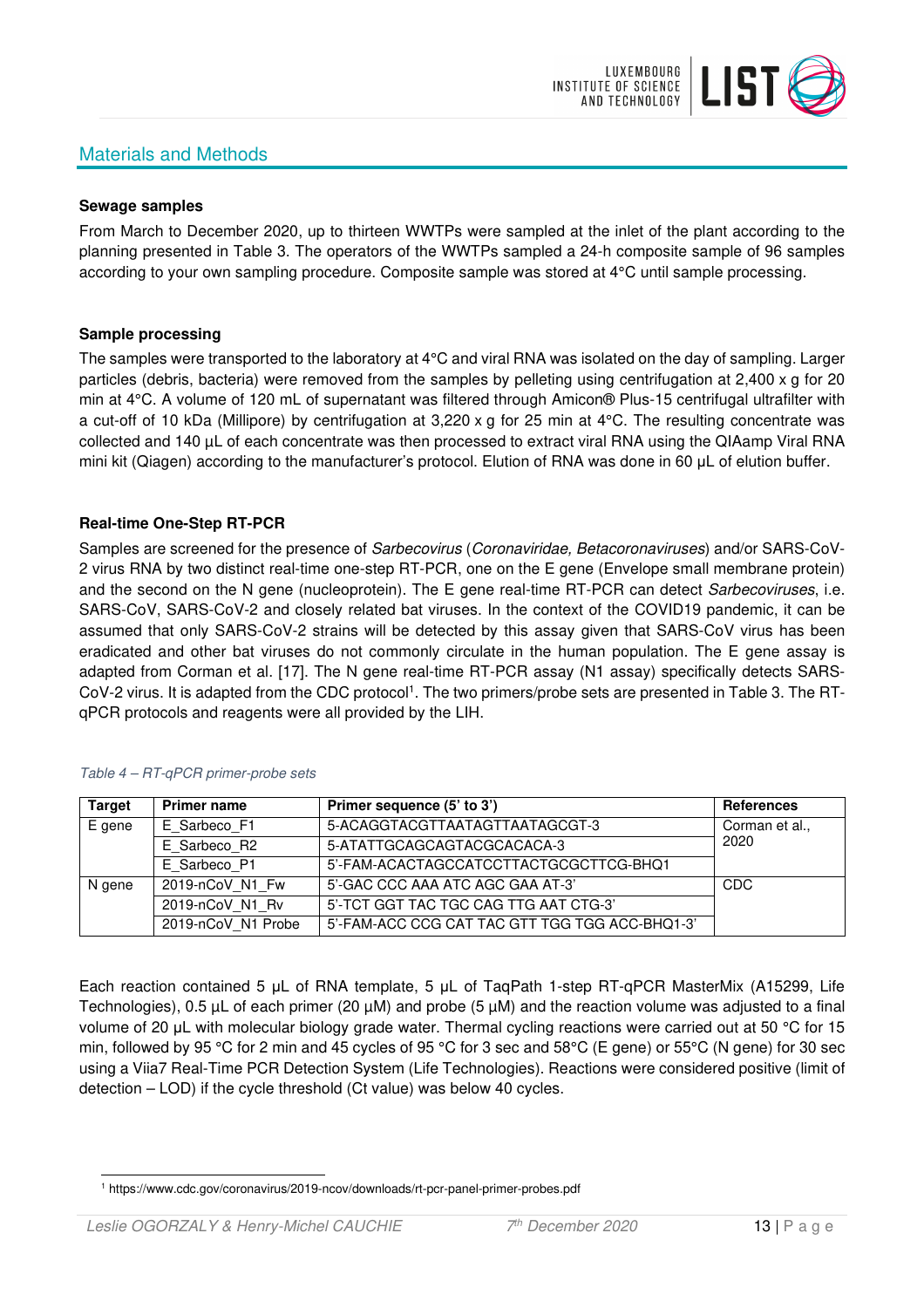

### **Controls**

A non-target RNA fragment commercially available (VetMAX™ Xeno™ IPC and VetMAX™ Xeno™ IPC Assay, ThermoFischer Scientific) was added to the viral RNA extract from sewage concentrates as an internal positive control (IPC). This IPC-RNA is used to control the performance of the RT-qPCR (E gene) and to detect the presence of RT-qPCR inhibitors.

Viral RNA copies quantification of both targeting genes in wastewater samples was performed using RT-qPCR standard curves generated using EDX SARS-CoV-2 Standard (Biorad). This standard is manufactured with synthetic RNA transcripts containing 5 targets (E, N, S, ORF1a, and RdRP genes of SARS-CoV-2, 200,000 copies/mL each).Using such a standard, the limits of quantification (LOQ) of both RT-qPCR assays were estimated to 1 RNA copy per reaction (Figure 6).



Figure 6 – RT-qPCR standard curves established for both targeting genes (E gene and N gene) of SARS-CoV-2 using a commercially available standard (Biorad).

## **Data interpretation**

A sample is declared positive for the presence of SARS-CoV-2 if both targets (E and N gene) are detected with Ct values less than or equal to the LOQ. If only one target is detected or if target genes are detected with Ct values between the LOD and the LOQ, samples are reported as presumptive positive (+/-). A sample is declared negative when no target genes are detected (Ct values superior to the LOD).

In case of presumptive positive, sample is tested again using another RT-qPCR detection assay (Allplex 2019 nCoV Assay, Seegene). This commercially available detection kit is a multiplex real-time RT-PCR assay for simultaneous detection of three target genes of SARS-CoV-2 in a single tube. The assay is designed to detect RdRP and N genes specific for SARS-CoV-2, and E gene specific for all Sarbecovirus including SARS-CoV-2.

As shown in Figure 7, a highly significant correlation (Pearson Correlation,  $R^2=0.964$ ,  $p = 5.979.10^{-24}$ ) was obtained between the SARS-CoV-2 RNA concentrations estimated using the E gene and the N gene, respectively. Therefore, only the E gene results were presented in this report.